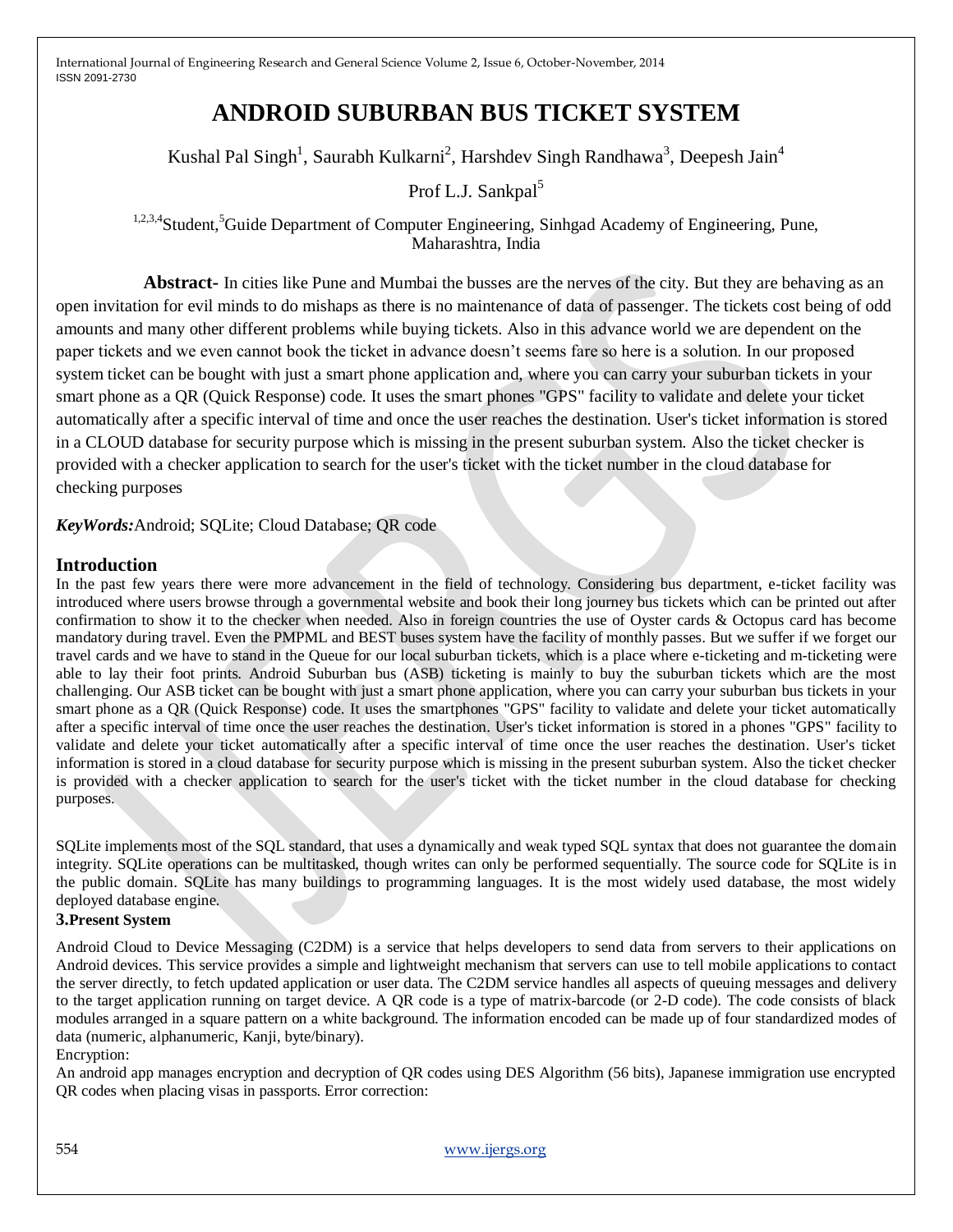Code word's are 8-bits long and use the Reed-Solomon error correction algorithm consisting of four error correction levels. The higher is the error correction level, the less is it's storage capacity. The approximate error correction capabilities at each of the four levels are as follows:

- Level L 7% of code word's can be restored.
- Level M 15% of code word's can be restored.
- Level Q 25% of code word's can be restored.
- Level H 30% of code word's can be restored.

Due to the design of the codes and the use of 8-bit code word's, an individual code block cannot exceed 255 code word's in length. Therefore, the larger QR symbols contain much more data and therefore it is necessary tobreak the message up into multiple blocks. The QR specification defines the block sizes so that no more than 15 errors can be corrected within each block. This limits the complexity of certain steps in the decoding algorithm. The Code blocks are then interleaved together, making it less.

# **4. PROPOSED SYSTEM**

In this proposed system we actually propose that a system is possible for ticket booking of suburban where we use the android mobile application for ticket booking. The checker is provided with a checker application which can check the ticket validation either by referring the code generated in the ticket or by checking the Quick response (QR) code. Every ticket is given a unique code and the code is transferred to QR code by using google API. The Google API is the tool which can make a QR code of it which is secure code. The interface of can be created using the Eclipse. The simple interface can be developed using the development tool for android 2.2 and 8 API the phone of the user should have the minimum required android system and the phone should be GPS Enabled. The Checkers application is a simple decoder application of the QR code which will decode the QR Code and verify the ticket with the cloud database. In case by some defect the QR code is not able to be decoded then the checker can put the unique ticket code and do the verification. The Database of the system can be created on the cloud and the reference can be maintained. We even propose the GPS ticket verification system. Here the ticket is actually stored in the cloud and during the user travelling through the bus when enters the bus has actually activate the ticket and the ticket application will track the user from the source to destination. And as the user reaches the destination the ticket will be deleted from the cloud. OR in the technical words the status flag will be changed to the status used. This is the proposed system which is capable of using the ticket and work for it.



**Figure 4.1:** Block Diagram for ASB ticket booking

555 www.ijergs.org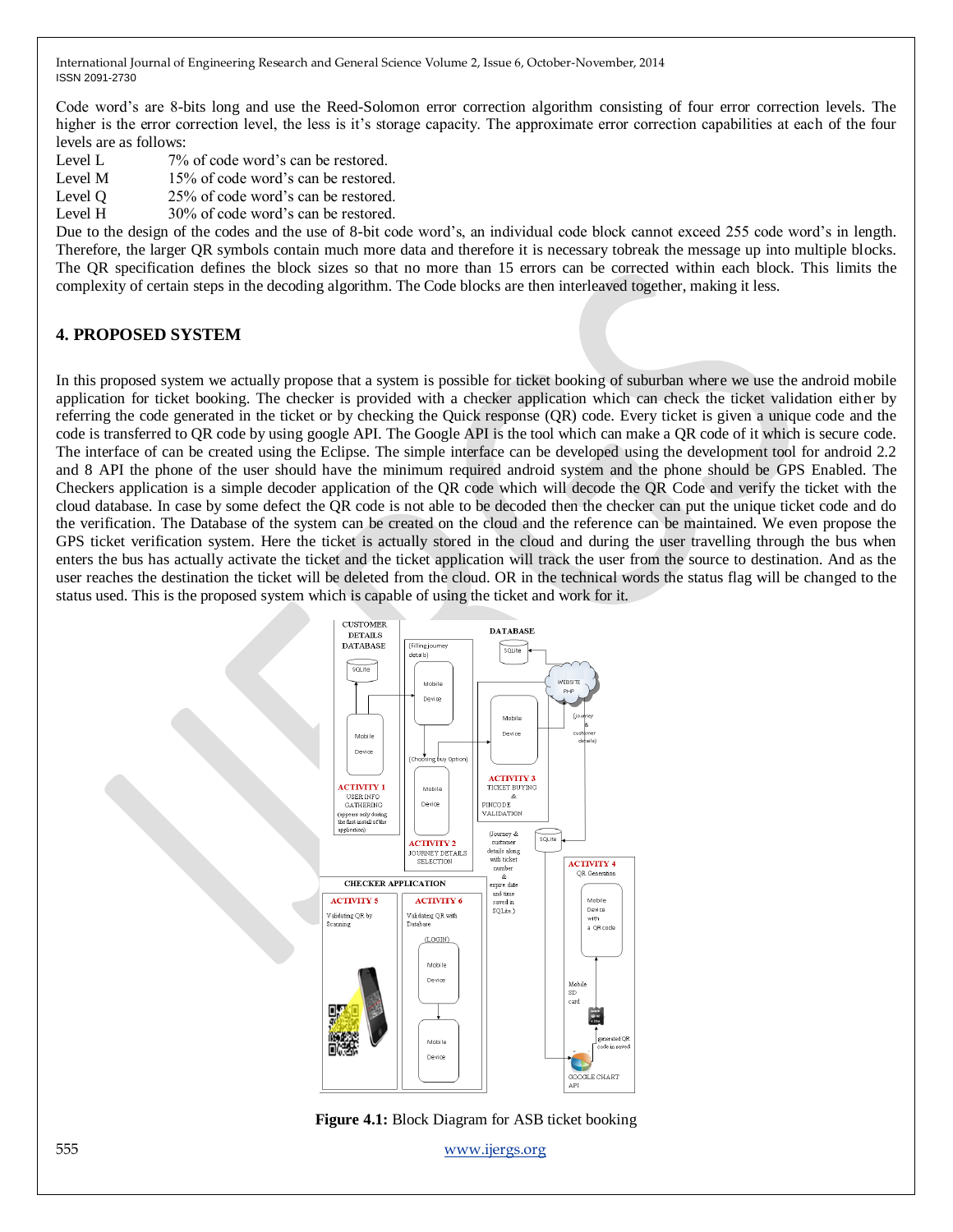#### **4.1 Individual Details**

The installation of application starts from personalinformation. It gathers the customer information such as first name, last name, date of birth, city, state etc., and all this information will be stored into user mobile's, SQLitedatabase. So whenever user buys the ticket this information is also sent to database. This process is basically used forsecurity purpose and QR generation.

## **4.2 Ticket Buying**

First the user selects source point, destination point, class,no. of child and adult tickets, ticket type is also choose by user like return or single etc. Then the user surf through the list of options to prefer either credit buy option or coupon buy it simplifies the buy process by remembering the credit card details. Once the userprefers any of these options the application moves on to the pin code validation module.

#### **4.3 Pin Code Justification***:*

When the customer press the buy button a PHP code in thebus server validates the pin number and passwords, if it it it triumphant it saves both journey details and customer infoin the server's MYSQL database. After this ticket numberand time of buying is generated by PHP code and balancecredit value is displayed.

#### **4.4 QR Code Generation:**

Once the PHP code generate the ticket number and time of buy details saved in the MySQL database are sent to GoogleChart API engine in order to generate the QR code. All theindividual particulars and ticket information are transformed into QR codes and sent back to the user mobile as HTTP response and saved in the application recollection.

#### **4.5. GPS Ticket Justification**:

GPS plays the job of the checker, where when the user buysthe ticket, the source geopoints , destination geopoints,ticket-type , termination time and date are stored in a mobileSQLite database. This facility checks the user's currentlocation in accordance with the destination geopoints, afterwhich the ticket type is checked and therefore the ticket is deleted if two is single or updated if type is return.

#### **4.6. Examining QR code with QR Reader**

In this part, checker will have QR code reader and inspectthe QR code with the application with the purpose ofauthenticate the code and validate the journey tickets,particularly the time and date of the ticket.

#### **4.7. Read-through with Database:**

If suppose the user's display is being damaged and not ableto examine the QR code because of other reasons like batterycollapse, the user can use another infallible option to check the ticket by probing the ticket database with user's ticket number for justification purposes.



556 www.ijergs.org **Figure 4.2** Block Diagram for ticket checking